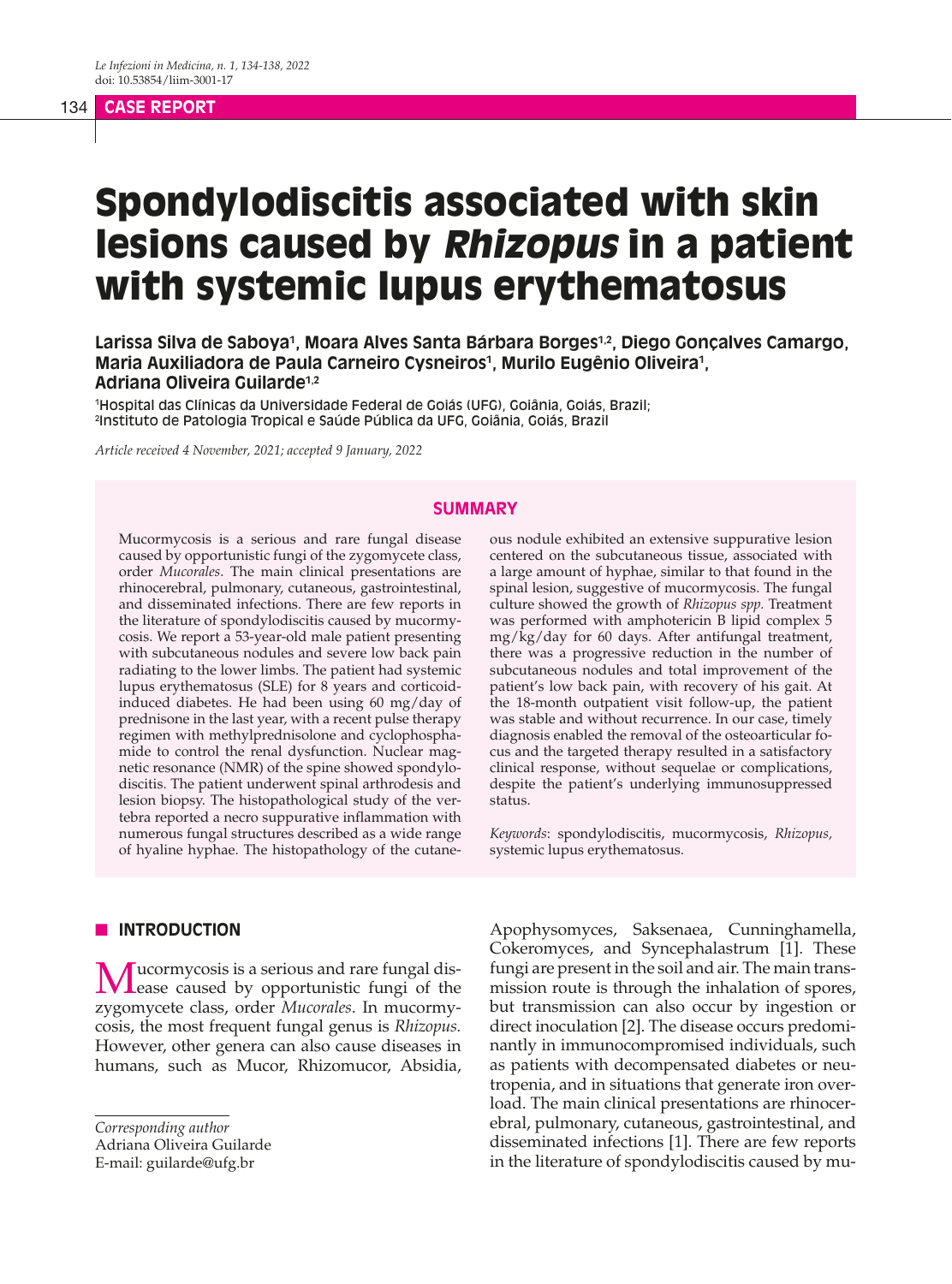cormycosis [3]. The diagnosis is challenging, and the gold standard is the visualization of fungi in the anatomopathological specimens and their growth in cultures [4]. Treatment success depends on early diagnosis, the possibility of reversal of comorbidities, early initiation of antifungal therapy, and surgical debridement [5, 6].

## **CASE REPORT**

The case description follows the norms established by the Declaration of Helsinki. The patient signed a Free Informed Consent Form authorizing the publication of the case report and related photos.

The patient is a 53-year-old Caucasian male. He worked as a corrections officer. The patient was diagnosed with systemic lupus erythematosus (SLE) 8 years prior. The case occurred right before the beginning of the COVID 19 pandemic and by the end of the treament the first cases of COVID19 started being notified in Brazil. He was admitted to the hospital with anasarca, fever, oliguria, and the presence of subcutaneous nodules (Figure 1), which appeared 20 days before admission. He had laboratory and clinical evidence of SLE, with skin, joint and renal involvement (diffuse proliferative glomerulonephritis), requiring hemodialysis. He had been undergoing a pulse therapy regimen with methylprednisolone and



cyclophosphamide to control the renal dysfunction. During hospitalization, he presented with uncontrolled glycemic control, with a diagnosis of corticoid-induced diabetes. The patient also had necrotizing pneumonia, which resolved after antibiotic therapy. The patient became clinically stable, with improvement in renal function, and was discharged from the hospital. Biopsy of the subcutaneous nodules was performed, although no results were available at the time of discharge. After 2 months, the patient developed severe low back pain radiating to the lower limbs and was readmitted for investigation. He was taking 60 mg/ day of prednisone. On examination, the patient was hemodynamically stable, afebrile, with severe low back pain that worsened on palpation, which was controlled only with morphine. The patient's ability to walk was limited. Upon examination, hyperchromic nodules, measuring approximately 1 cm were noted on the right thigh, left leg, and right arm. His laboratory test results included: hemoglobin 8.67 g/dL; hematocrit 28.2%; leukocytes, 10,700 cells/mm3 , rods 3%; segmented 87%; lymphocytes 6%; platelets 184,000 cells/mm<sup>3</sup>; Creactive protein 5 mg/dL; lactate dehydrogenase 174 U/L; gamma glutamyl transferase 139 U/L; alkaline phosphatase 82 U/L; urea 42 mg/dL and creatinine 1.2 mg/dL. Tests for HBsAg, anti-HBc IgM, HBeAg, anti-HCV antibodies and anti-HIV antibodies were non-reactive, while tests for anti-HBc IgG and anti-HBs antibodies were reactive. Fluorescent antinuclear antibody (FAN) was positive at 1/640 dilution (homogeneous nuclear pattern).

Nuclear magnetic resonance (NMR) of the spine showed a diffuse change in signal intensity, characterized by a marked hypointense signal in the vertebral bodies of L1 and L2 in T1 and T2 sequences, associated with exuberant cortical irregularity, destruction of the epiphyseal plates, with an inflammatory pattern and enhancement after contrast infusion (Figure 2). The patient underwent spinal arthrodesis and lesion biopsy. The histopathology report showed a necrosuppurative inflammation with numerous fungal structures with wide hyaline hyphae, a "rosary bead" sporangium with branching at right angles without evident septations (Figure 3a). The fungal culture of the bone fragment did not have microbial growth. In the histopathological evalua-**Figure 1** - Subcutaneous nodules on the thigh. this time of the subcutaneous nodule, a picture similar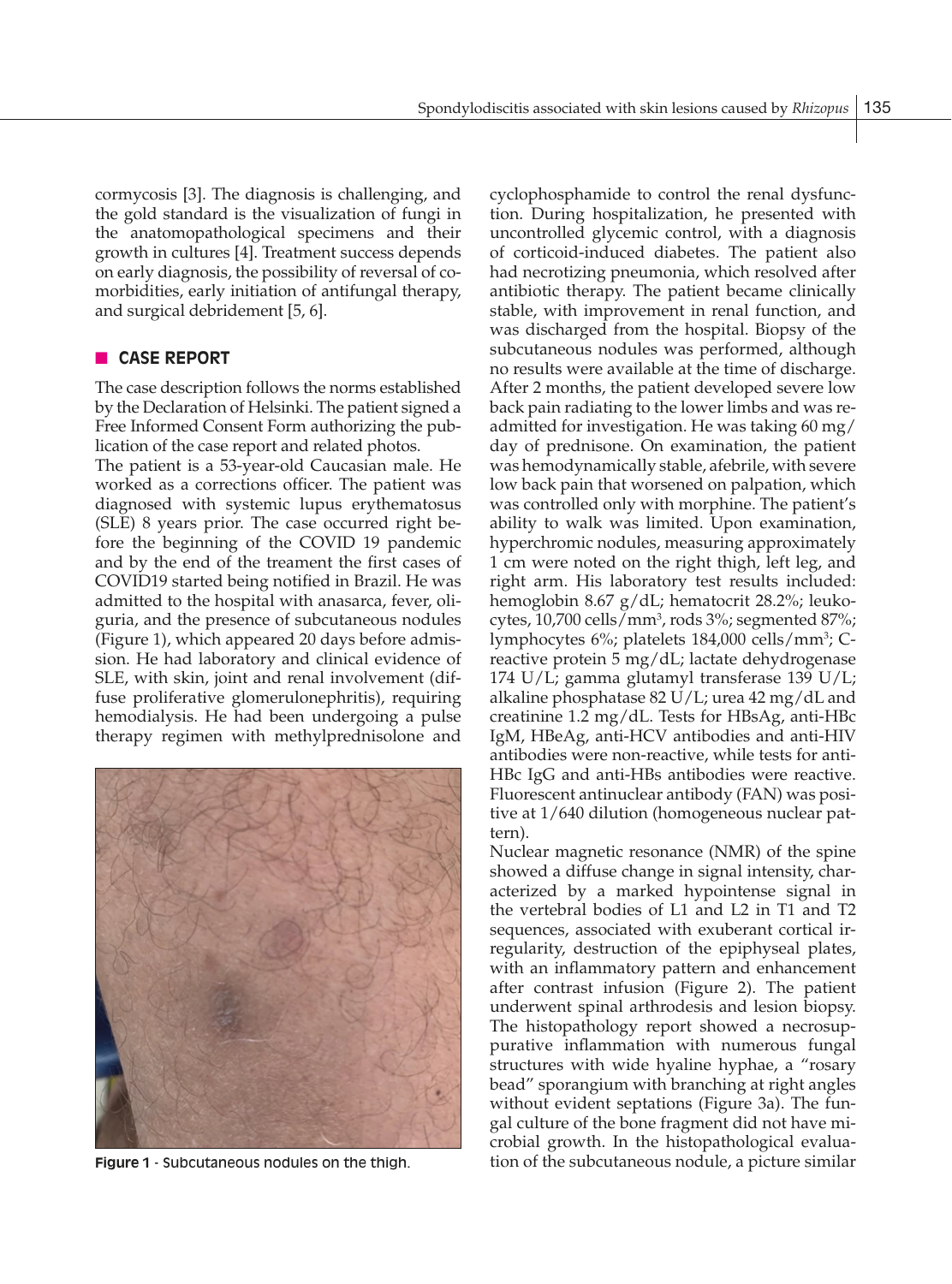

**Figure 2** - Nuclear magnetic resonance of the spine. Destruction of the adjacent L1-L2 epiphyseal plates, with increased intradiscal signal suggesting an inflammatory component related to spondylodiscitis. There is also marked hyposignal on T2 in the vertebral bodies.

to that found in the spinal lesion was observed, with an extensive necrosuppurative lesion centered on the subcutaneous tissue, associated with a large amount of fungi, suggestive of mucormycosis (Figure 3b). The fungal culture in Mycosel and Sabouraud agar dextrose media showed the growth of a cottony filamentous colony, identified through microscopy as coenocytic hyphae with straight angle ramifications, compatible with *Rhizopus spp*. Treatment with amphotericin B lipid complex 5 mg/kg/day was initiated and maintained for 60 days, guided by clinical improvement. After antifungal treatment, there was a progressive reduction in the number of cutaneous nodules and total improvement of the patient's low back pain, with a recovery of his gait. There was also partial regression of the inflammatory lesion in the spine NMR performed after 40 days of treatment with amphotericin B. At the 18-month follow-up outpatient visit, the patient was stable and without recurrence.

## n **DISCUSSION**

Mucormycosis is a rare invasive fungal disease. Treatment requires a combination of surgical in-



**Figure 3** - a. The histopathology of the bone biopsy specimen (Grocott): necrosuppurative inflammation with numerous fungal structures with wide hyaline hyphae, a "rosary bead" sporangium with branching at right angles. b. The histopathology of skin biopsy (PAS = periodic acid-Schiff Fungi): extensive necrosuppurative lesion centered on the subcutaneous tissue, associated with a large amount of fungi, suggestive of mucormycosis.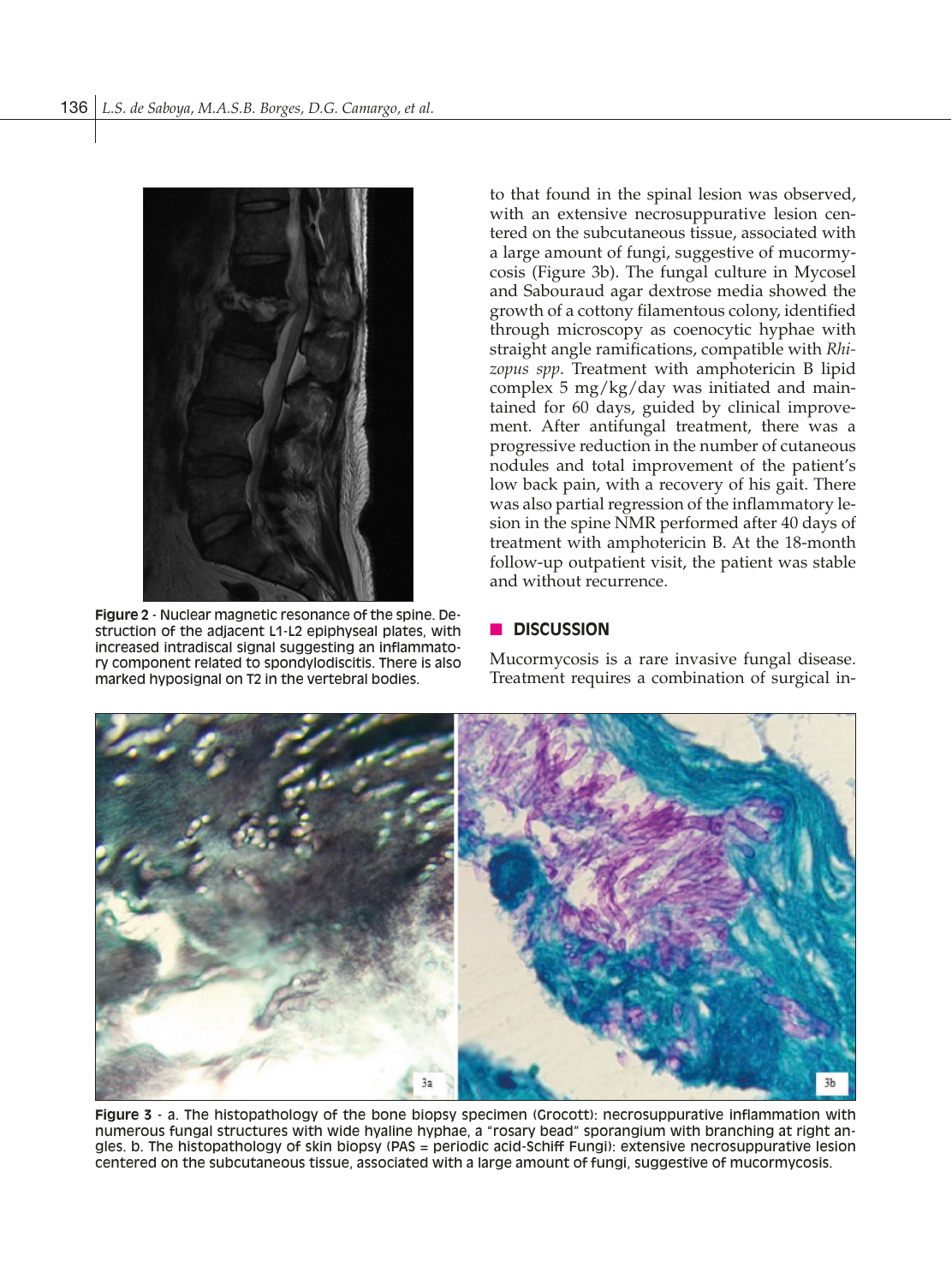tervention and antifungal therapy to reduce the high morbidity and mortality (which affects almost 50% of the cases). A recent systematic review described 851 cases of mucormycosis. The median age was 51 years. The rhino-orbital infections were the most frequent (34%), followed by cutaneous (22%) and disseminated infections (15%). Diabetes mellitus was the most common underlying condition (40%), and corticosteroid use at the time of presentation was reported in up to 33% of the patients with mucormycosis [7]. Our patient is in the most common age group and has the main risk factors associated with this condition. Cutaneous infection is commonly found in individuals with trauma and was an undocumented antecedent in this case.

Our patient was diagnosed with the cutaneous and musculoskeletal manifestation of the fungal infection, and the causative agent was identified in culture and histopathology. Despite the classic description of the hyphae of the order Mucorales being broad, aseptate or pauciseptate, and branching at a right angle, the irregular presentation is the one that best represents them. As in this case, the description can be combined with other manifestations due to interstitial pressures exerted on the fungi by tissues and changes in tissue architecture during processing.

Osteomyelitis caused by Mucorales is rare, with few cases described in the literature [3, 8, 9]. The occurrence of spondylodiscitis is extremely rare. Fei Chen et al. reported a case of an immunocompetent patient with low back pain, fever, paresthesia in the lower limbs, and weakness, starting after a lumbar puncture [3]. Fungal cultures collected from the lumbar spine fragments showed growth of *Rhizopus rhizopodoformis*. The patient was treated surgically, with drainage of the exudate, and received 8 weeks of antifungal therapy (amphotericin B and flucytosine) for 3 weeks, which was subsequently replaced by liposomal amphotericin B due to worsening of the renal function. She completed a regimen with itraconazole for 8 months, which was suspended due to gastric intolerance. The clinical course was favorable, with clinical and radiographic improvement. The treatment time in our case was 2 months, with favorable clinical and radiographic responses. We did not continue treatment with itraconazole because it has not active against Mucorales, and the patient did not have access to posaconazole [10]. However, the duration of antifungal therapy is not congruent in the literature, with a variable duration among the cases described, from 6 to 8 weeks. There were also discrepancies in the definition for clinical and radiological improvement and resolution of the basic immunosuppression [11]. Another limitation is the access to drugs to continue outpatient therapy. Posaconazole has been evaluated in the treatment of these cases. However, its high-cost limits access to this drug, especially for outpatient therapy [12, 13].

It is important to consider fungal infections as a differential diagnosis of osteoarticular infections. This is especially important because of the potential disruption to the patient's quality of life when the outcome is not fatal. Complications related to mucormycosis infections that resulted in severe sequelae or death have been reported [11, 14, 15]. In our case, timely diagnosis enabled the removal of the osteoarticular focus. Along with the targeted therapy, it resulted in a satisfactory clinical response, despite the patient's underlying immunosuppressed status.

#### **Conflict of interest**

All authors have no conflict of interest to be stated.

#### **Funding**

None.

#### n **REFERENCES**

[1] Cornely OA, Alastruey-Izquierdo A, Arenz D, et al. Mucormycosis ECMM MSG Global Guideline Writing Group. Global guideline for the diagnosis and management of mucormycosis: an initiative of the European Group Education and Research Consortium. *Lancet Infect Dis*. 2019; 19 (12), e405-21.

[2] Ribes JA, Vanover-Sams CL, Baker DJ. Zygomycetes in human disease*. Clin Microbiol Rev.* 2000; 13, 236-301.

[3] Chen F, Lü G, Kang Y, et al. Mucormycosis spondylodiscitis after lumbar disc puncture. *Eur Spine J*. 2006; 15 (3), 370-6.

[4] Lackner M, Caramalho R, Lass-Flörl C. Laboratory diagnosis of mucormycosis: current status and future perspectives. *Future Microbiol*. 2014; 9 (5), 683-95.

[5] Sugar AM. Mucormycosis. *Clin Infect Dis*. 1992; 14 (Suppl. 1), S126-9.

[6] Prabhu RM, Patel R. Mucormycosis and entomophthoramycosis: a review of the clinical manifestations, diagnosis and treatment. *Clin Microbiol Infect.* 2004; 10 (Suppl. 1), 31-47.